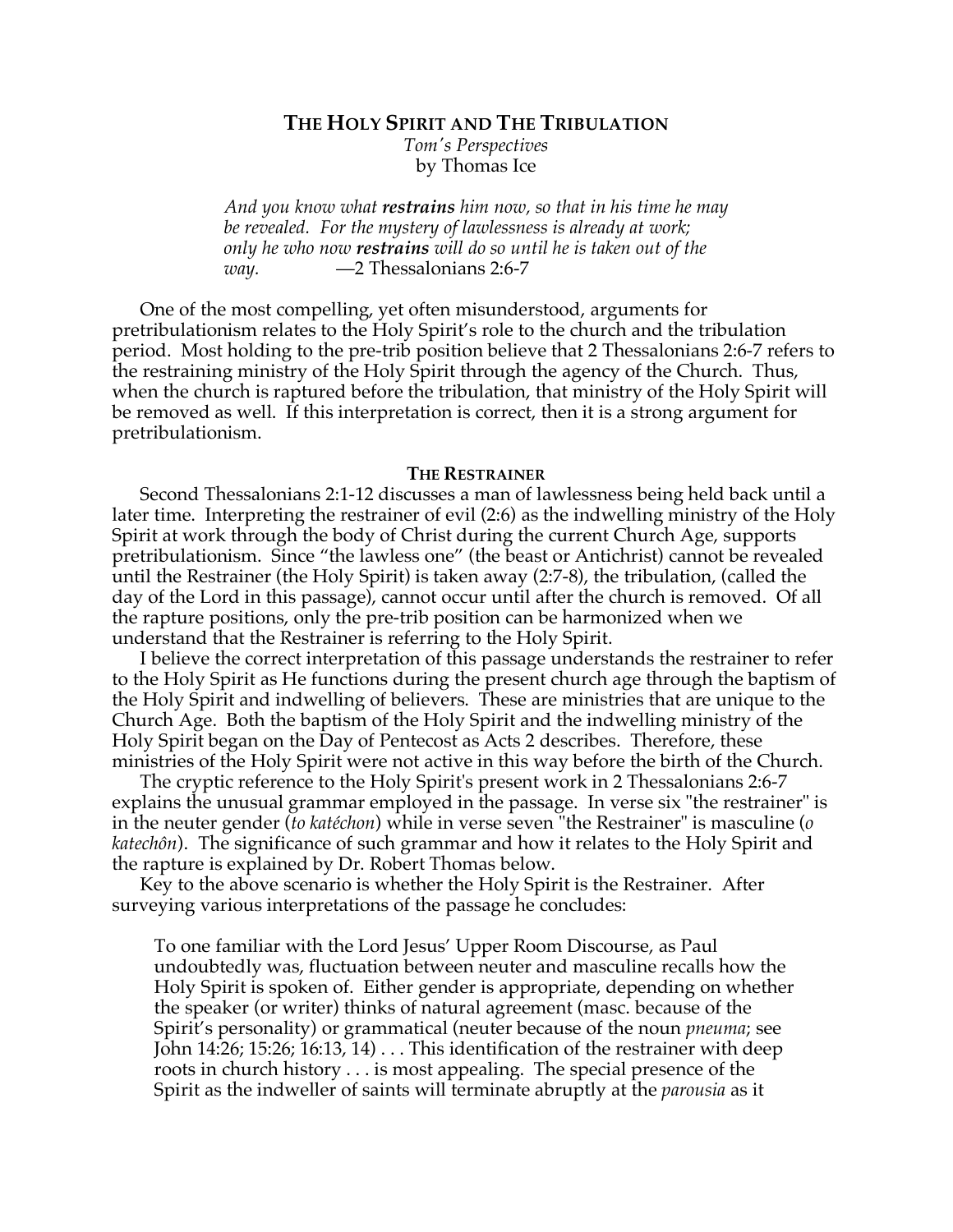began abruptly at Pentecost. Once the body of Christ has been caught away to heaven, the Spirit's ministry will revert back to what he did for believers during the OT period  $\dots$ . His function of restraining evil through the body of Christ (John 16:7-11; 1 John 4:4) will cease similarly to the way he terminated his striving in the days of Noah (Gen. 6:3). At that point the reins will be removed from lawlessness and the Satanically inspired rebellion will begin. It appears that *to katechon* ("what is holding back") was well known at Thessalonica as a title for the Holy Spirit on whom the readers had come to depend in their personal attempts to combat lawlessness (1 Thess. 1:6; 4:8; 5:19; 2 Thess. 2:13).<sup>1</sup>

Dr. Gerald Stanton cites six reasons why this passage should be understood to refer to the Holy Spirit's restraining ministry through the church.

(1) By mere elimination, the Holy Spirit must be the restrainer. All other possibilities fall short of meeting the requirements of one who is to hold in check the forces of evil until the manifestation of Antichrist. . . .

(2) The Wicked One is a personality and his operations include the realm of the spiritual. The restrainer must likewise be a personality and of a spiritual order, to resist the wiles of the Devil and to hold Antichrist in check until the time of his revealing.  $\dots$ 

(3) To achieve all that is to be accomplished, the restrainer must be a member of the Godhead. He must be stronger than the Man of Sin, and stronger than Satan. . . .

(4) This present age is in a particular sense the "dispensation of the Spirit," for He works in a way uncommon to other ages as an abiding Presence within the children of God. . . .

(5) The work of the Spirit since His advent has included the restraint of evil. The Spirit is God's righteous Agent for the age, and there are many reasons to be grateful for His restraining hand upon this world's iniquity. None but the Lawful One could restrain this world's iniquity. . . .

(6) It is not difficult to establish that although the Spirit was not resident on earth during Old Testament days, whatever restraint was exerted was by the Spirit. . . . (Isa. 59:19) . . . The wickedness of Noah's day and the fact that life went on as usual in blindness to impending destruction is used of the Spirit in vivid portrayal of careless and wicked men upon whom Tribulation judgment shall fall. . . .

In light of this Scriptural parallel, it is exceedingly significant that in the days immediately preceding the destruction of the flood, the restraining work of the Spirit is emphasized.  $\dots$ <sup>2</sup>

## **THE CHURCH AGE**

The Church began on the Day of Pentecost with a visitation of the Holy Spirit as recorded in Acts 2. The Church ends at the rapture with the translation of living saints and the resurrection of those who have died in Christ (1 Thess. 4:13-18). Until the rapture, God is gathering out from the Gentiles a people for His name (Acts 15:14) and combining them with the elect remnant of Israel (Rom. 11:5; Eph. 2:11–22) into one new body called the Church (Eph. 2:11–3:13; Col. 1:24–27). This great task is accomplished by a unique ministry of the Holy Spirit only during the Church Age called the baptism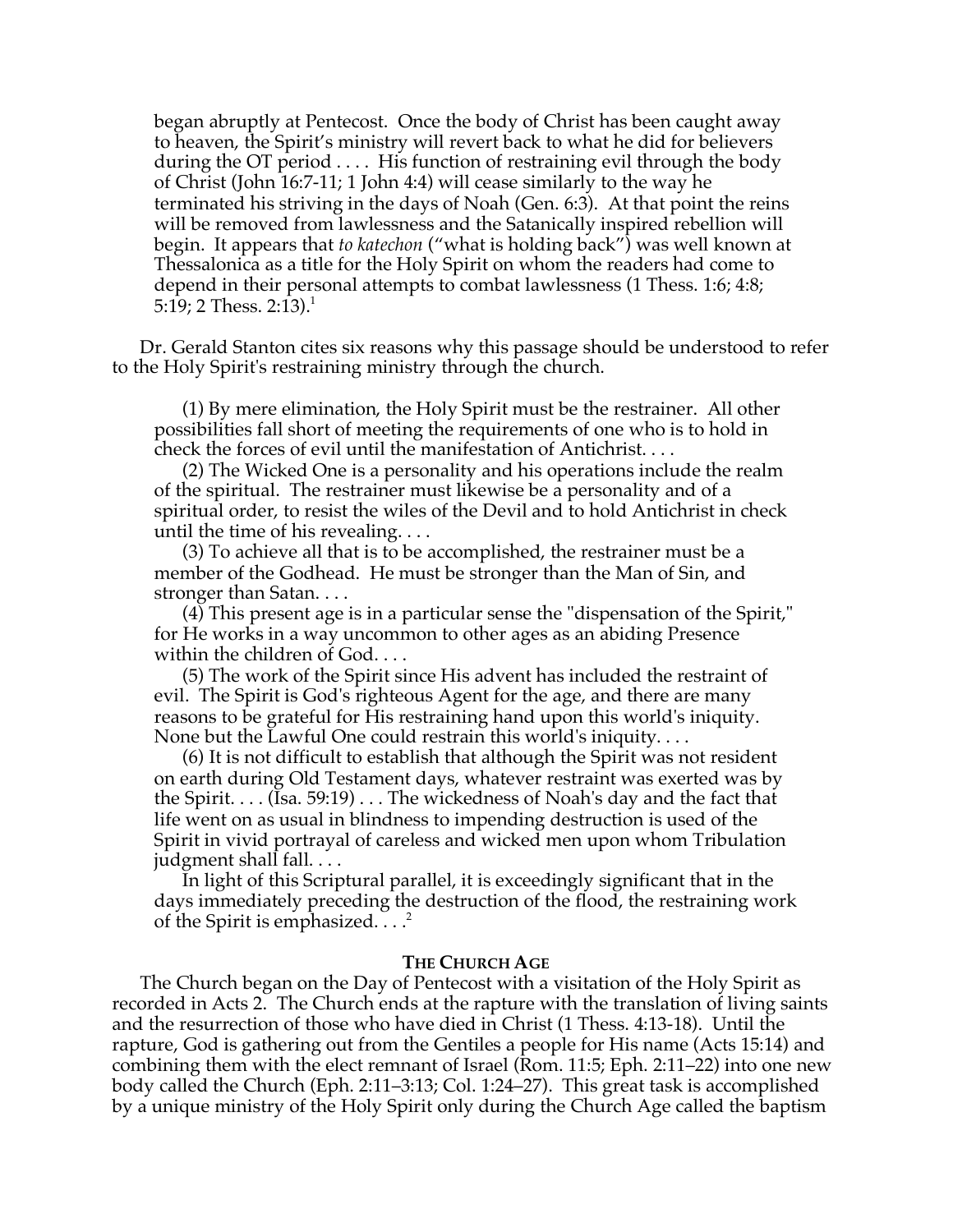of the Holy Spirit. Paul taught in 1 Corinthians 12:13, "For by one Spirit were we all [Jewish and Gentile Believers] baptized into one body, whether Jews or Greeks, whether slaves or free, and we were all made to drink of one Spirit." Such a work of the Holy Spirit is only for the Church—the Body of Christ. Therefore, it is not surprising that since the tribulation cannot start until after the Church is completed and taken to heaven in the rapture that the man of lawlessness is restrained through the presence of the Holy Spirit on earth indwelling Church Age Believers. This current work of the Holy Spirit is unique to the church. Dr. John Walvoord explains:

We search the prophetic Scriptures in vain for any reference to baptism of the Spirit except in regard to the church, the body of Christ (1 Cor. 12:13). While, therefore, the Spirit continues a ministry in the world in the tribulation, there is no longer a corporate body of believers knit into one living organism. There is rather a return to national distinctions and fulfillment of national promises in preparation for the millennium.3

## **CONCLUSION**

Those who do not hold to pretribulationism often mischaracterize our view of the Holy Spirit in the tribulation. They often say that pretribulationists do not believe that the Holy Spirit will be present during the tribulation. This is not what we are saying! We do believe that the Holy Spirit will be present and active during the tribulation. We do believe the Holy Spirit will not be carrying out His present unique ministry related to the Church since the completed body of Christ will be in heaven. Further, we are saying that the Holy Spirit will be present in His transdispensational ministry of bringing the elect of the tribulation to faith in Christ, even though they will not be part of the body of Christ—the Church. The Holy Spirit will also aid Tribulation Believers as they live holy lives unto the Lord. The Holy Spirit will also function to seal and protect the 144,000 Jewish witnesses for their great evangelistic ministry as noted in Revelation 7 and 14 and the two witnesses of Revelation 11.

The Rapture could very well be the greatest evangelistic tool in human history. When millions of people disappear from the face of the earth in a split second of time, all kinds of theories and explanations will surface. But many will remember the warnings of friends and loved ones about the truth of the Rapture. In a moment of time, they will realize what has happened. They have been left behind. God will use this mind-numbing realization to bring them to faith in His Son. The Holy Spirit will be active, as He always has throughout history, to bring the elect to salvation in Christ.

Even though pretribulationists believe that many unique aspects of the current work of the Holy Spirit will cease at the rapture, it is not correct to say that we believe the Holy Spirit will not be present during the tribulation. Just as the Holy Spirit will engage in some ministries during the tribulation, relating to the 144,000 witnesses and the two witnesses, that are not occurring during the current church age, so there will cease certain ministries unique to the church which will enable the man of sin to come onto the stage of history. Maranatha!

## **ENDNOTES**

 $\frac{1}{1}$ <sup>1</sup> Robert L. Thomas, "2 Thessalonians," in *The Expositor's Bible Commentary*, Vol. 11, ed. Frank E. Gaebelein (Grand Rapids: Zondervan, 1978), pp. 324-25.